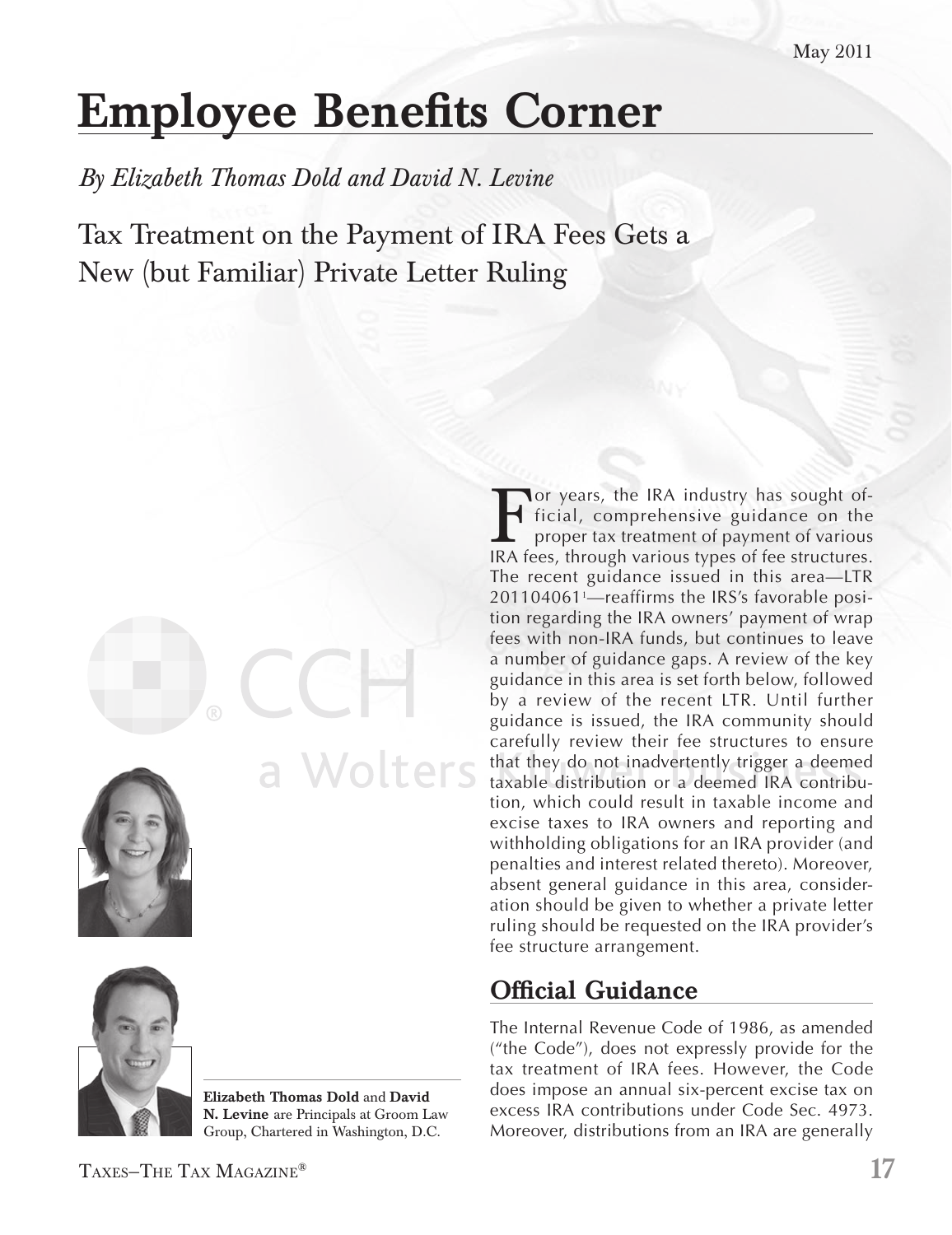included in gross income under Code Sec. 408(d) (1) and early distributions (pre–59 1/2) may be subject to an additional tax under Code Sec. 72(t). Excess contributions generally arise if contributions exceed the maximum limits set forth under Code Sec. 219(b) (*e.g.,* contributions to a traditional and Roth IRA than generally exceed \$5,000 for 2011 (\$6,000 for a catch-up eligible participant who has reached age 50).

In Rev. Rul. 84-146,<sup>2</sup> the IRS applied the principles of Reg. §1.404(a)-3(d) to an IRA, which provides that:

[a]ny expenses incurred by the employer in connection with the plan, such as trustee's fees and actuary's fees, which are not provided for by contributions under the plan are deductible by the employer under section 162 (relating to trade or business expenses), or section 212 (relating to expenses for production of income) to the extent they are ordinary and necessary.

Following this regulation, the ruling expressly provides that trustee fees in connection with the IRA paid directly by an IRA owner with non-IRA funds are deductible under Code Sec. 212 to the extent they satisfy the requirements of that Code section and are not "deemed" IRA contributions and therefore not subject to the annual six-percent excise tax. Specifically, Code Sec. 212 provides for a miscellaneous itemized deduction (subject to the two-percent floor) for all ordinary and necessary expenses paid or incurred during the tax year (1) for the production or collection of income; (2) for the management, conservation or maintenance of property held for the production of income; or (3) in connection with the determination, collection or refund of any tax. Importantly, the deduction under Code Sec. 212 is subject to Code Sec. 265, which generally prohibits taking a deduction for expenses related to income that is exempt from taxation (which may impact a deduction taken for a Roth IRA as the earnings thereto are intended to be tax-free).

In Rev. Rul. 86-142, the IRS addressed the treatment of brokerage expenses paid under an IRA. It concluded that brokerage commissions are not "recurring administrative or overhead expenses," such as trustee or actuary fees, but rather are intrinsic to the value of the trust's assets. Under the ruling, direct payment by the IRA owner of the brokerage fees was treated as a contribution to the IRA. The IRA contributions to reimburse the IRA for brokers' commissions, or direct payments by the IRA owner to a broker, were not deductible under Code Sec. 162 or 212, but were subject to the Code limits (Code Sec. 219, referenced above) on IRA contributions.

In 1999, the Tax Court rejected the IRS's "recurring administrative or overhead expenses" approach under Rev. Rul. 86-142 and held that if an employer pays "any" ordinary and necessary plan-related expenses directly to a third party from the employer's assets, and if such expenses are not provided for by contributions under the plan, those payments will not be deemed constructive contributions to the plan subject to the plan deduction (Code Sec. 404) limitations, but rather are business expenses deductible under Code Sec. 162.<sup>3</sup> Although this case involved attorney fees, the case supports the view that all expenses (including brokerage expenses and similar fees) paid directly by the employer outside a qualified plan would not be considered additional plan contributions, provided that the plan document permits direct payment. However, the Internal Revenue Manual—which is used by IRS auditors in analyzing deductions for qualified plans—continues to cite the 1984 and 1986 rulings, distinguishing between separately deductible administrative fees and expenses paid directly by the employer, and "investment fees, brokers' commissions and the like."<sup>4</sup>

### Informal IRS Guidance Deemed Contribution

The IRS has also issued a long line of private letter rulings on the payments of IRA fees made directly by an IRA owner that are trustee's fees (and not brokerage commissions) are deductible under Code Sec. 212 and are not treated as "deemed" IRA contributions (and not reportable on Form 5498).<sup>5</sup>

However, these rulings (including rulings for qualified plans and IRAs) have not been consistent on the issue of whether an IRA owner/ employer could reimburse an IRA/plan for fees already paid. For example, in the late 1980s, the rulings treated the direct payment and reimbursement of a plan for flat investment management fees unaffected by number or volume of securities sold in the same manner as regular trustee fees (*e.g.,* account maintenance). In that case, the payments or reimbursements were deductible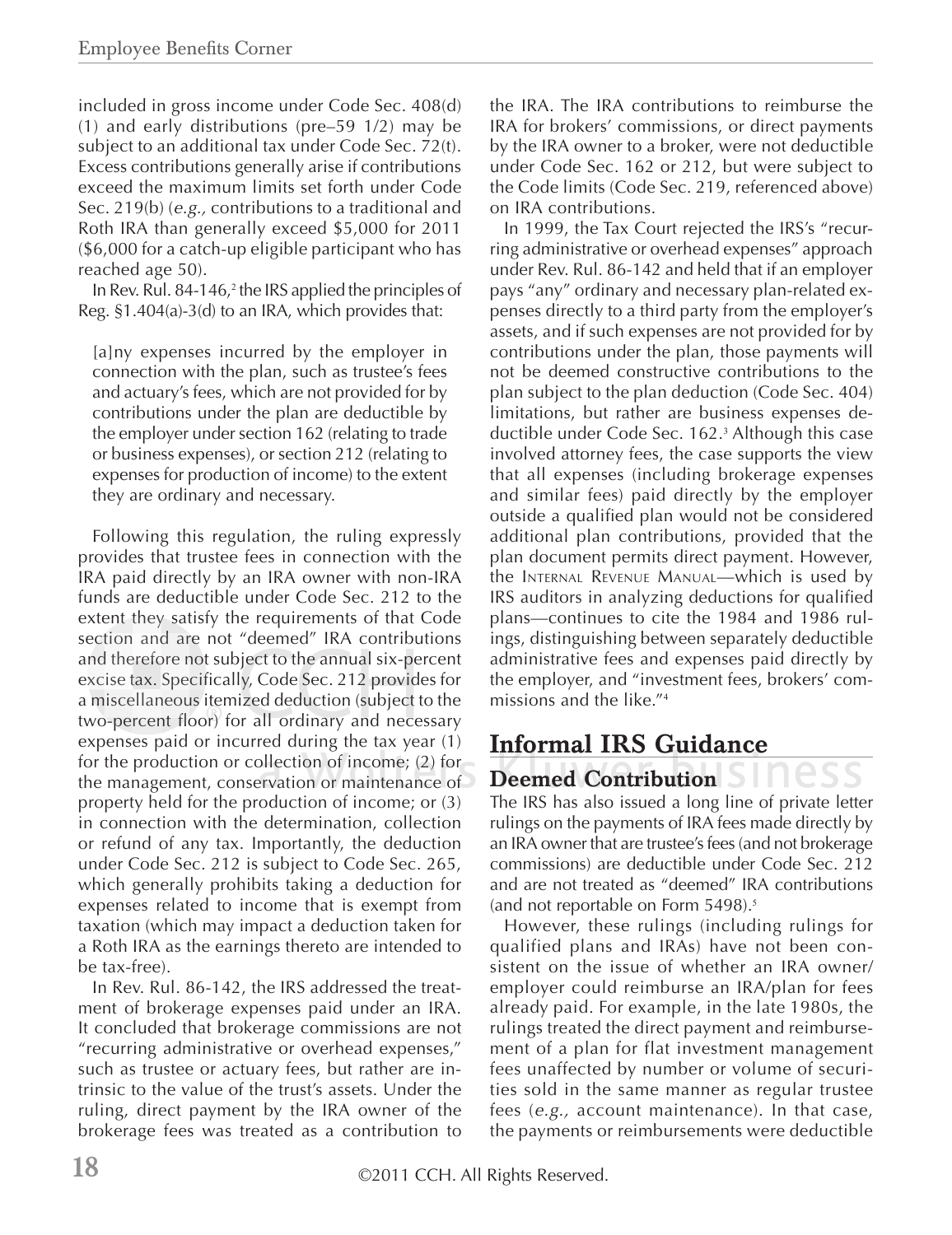by the employer under Code Sec. 162 or 212, and were not plan contributions for purposes of Code Secs. 404 and 415.<sup>6</sup> The IRS reconsidered these conclusions in the early 1990s and modified the earlier rulings, stating that the treatment of reimbursements (but not direct payment) was incorrect.<sup>7</sup> However, more recently, the IRS has indicated that, in certain qualified plan cases at least, employer payments to reimburse a plan solely for administrative fees (and not commissions) were deductible under Code Sec. 162 in the tax year in which the plan disburses such payments to the service providers.<sup>8</sup>

In 2005, the IRS released a favorable private letter ruling (LTR 200507021<sup>9</sup> ) on a broker-dealer's "wrap fee" programs. Most of the subject programs allowed unlimited trades, but focused primarily on asset allocation, advisory, custody and other research services in return for the single "wrap fee" based on a "%-of-assets." In these programs, the broker-dealer stated that brokerage/trading costs would amount to roughly 15 percent of total costs. However, one program was a nonadvisory program where the client could pay directly for trades or instead pay a flat "%-of-assets" fee like the other programs for unlimited trades.

In all cases, the 2005 LTR ruled that the IRA owner's payment of the wrap fee from non-IRA assets would not be treated as a deemed IRA contribution. Importantly, the IRS did not require any allocation of a portion of the wrap fee allocable to brokerage transactions. The apparent IRS thinking here is that it is too complex to require an allocation of a portion of a wrap fee to the trading function. This thinking apparently extended to the nonadvisory program because the fee also covered trustee and recordkeeping fees. This ruling does not cover whether payment of the fee from the IRA would be taxed as a distribution (presumably not: see below), or whether the owner can reimburse the IRA for the wrap fee and get the same favorable outcome (presumably not, as noted above). As with all private rulings, it only applies to the requestor and the facts presented to IRS.

#### Deemed Distribution

A line of private letter rulings<sup>10</sup> have also concluded that fee payments made by debiting the IRA itself does not result in deemed distributions (and not reportable on Form 1099-R) where the fees fall within the description of trustees' fees in Rev. Rul. 84-146

(described above) and the IRA does not accept a reimbursement.

#### New Private Letter Ruling

The IRS recently released a favorable private letter ruling (LTR 201104061 $11$ ) on a broker-dealer's "wrap fee" program. A "wrap fee" is a fee that provides IRA account holders with investment advice, custody and trade execution services, where the fee is a percentage of assets under management and typically is not related to the number of trades executed in any account. The ruling largely mirrors the 2005 private letter ruling (LTR 20050702112) that first addressed "wrap fee" programs. As in the prior LTR, the programs generally allowed unlimited trades, but focused primarily on asset allocation, advisory, custody and other research services in return for the single "wrap fee" based on a "percentage of total account assets."

In all cases, the IRS ruled that the IRA owner's payment of the quarterly wrap fee from non-IRA assets (*e.g.,* the owner's "retail" account) would not be treated as an additional IRA contribution. (It appears that the IRA owner could still opt to have the fee paid directly from the account.) Although each of the three investment advisory accounts included a securities trading service, the cost of which was included in the wrap fee, the IRS determined that clients who participate in these accounts are predominantly paying for investment advisory, money management, custodial and other administrative services. Importantly, as in the 2005 LTR, the IRS did not require any allocation of a portion of the wrap fee to brokerage transactions.

Although the 2005 and 2011 rulings largely mirror each other, there are a few notable differences between them:

- **No Brokerage Cost Representation.** Unlike the 2005 ruling, the new ruling does not include a representation regarding the percentage of the wrap fee attributable to securities trading services. In the prior ruling, the broker-dealer stated that brokerage/trading costs would amount to no more than roughly 15 percent of total wrap fee costs.
- **Does Not Address Nonadvisory Programs.**  $\blacksquare$ Unlike the 2005 ruling, none of the account arrangements in the new ruling include a nonadvisory program. However, there is no indication that the IRS would rule differently today on such a program.